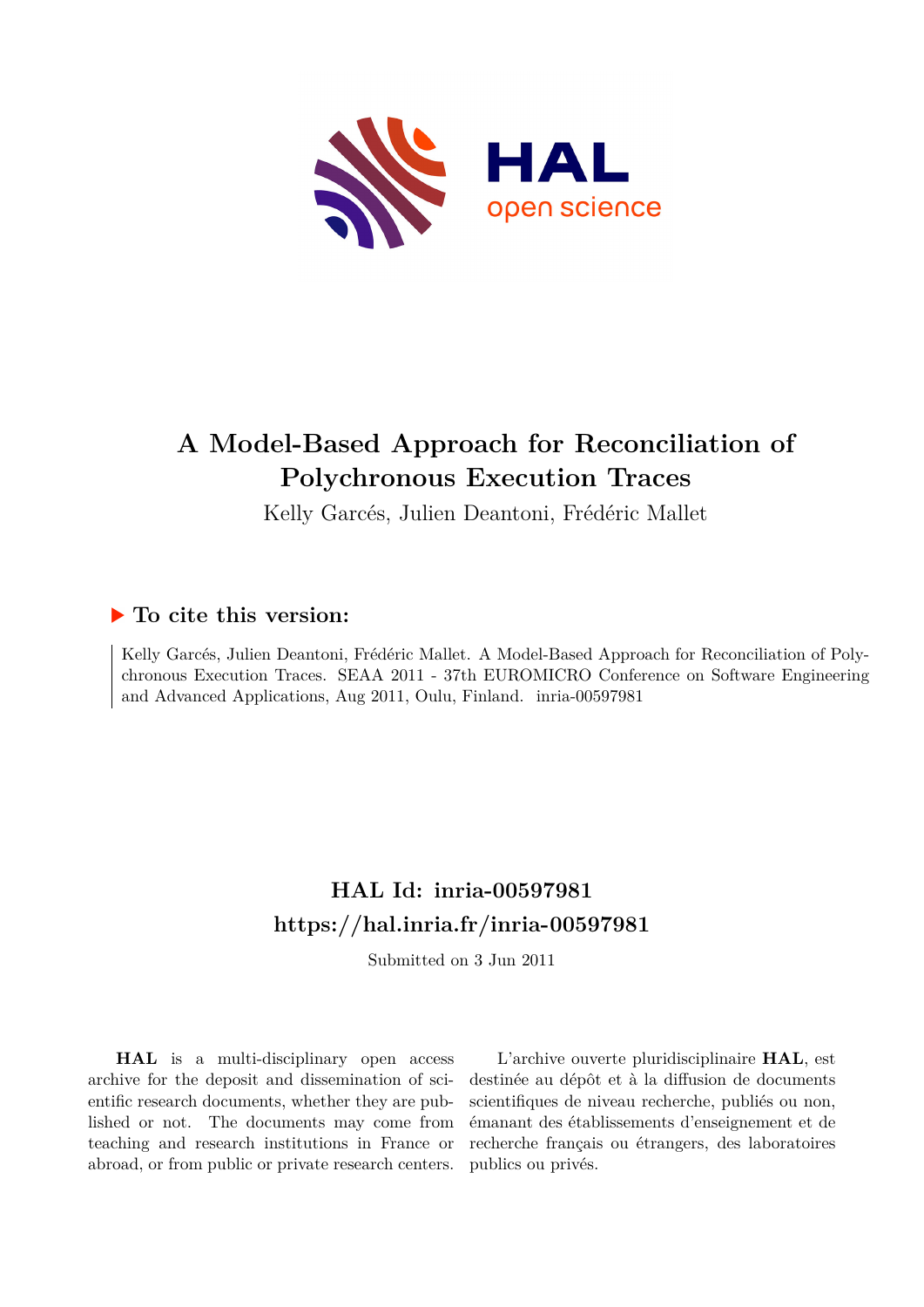# A Model-Based Approach for Reconciliation of Polychronous Execution Traces

Kelly Garcés, Julien Deantoni, Frédéric Mallet

Aoste Project I3S-INRIA Universite Nice Sophia Antipolis, ´ INRIA Sophia Antipolis Méditerranée, Laboratoire I3S - UMR 6070 CNRS Sophia Antipolis, France *Firstname.Lastname@inria.fr*

*Abstract*—Embedded systems are very difficult to design and debug because of the limited access to the device itself. Therefore, debugging usually requires to instrument the code so as to produce execution traces that are then monitored from a base station. Such an intrusive method has a direct impact on performances. In case of multiple interacting embedded targets the problem is even more severe and is not limited to computations but also spreads to communications. To reduce the communication overhead, we propose an approach in which unsynchronized traces from several targets are reconciled a posteriori. Since each target has its own time base without a built-in clock synchronization protocol, our approach requires a multi-clock reconciliation specification. This paper describes our modelbased proposal developed during the ANR project RT-Simex. The different steps of the reconciliation are illustrated on a simple case-study used in the project, a terrestrial robot controlled in position.

*Index Terms*—Traces, Logical time, Debugging, Verification, Model-Driven Engineering.

#### I. INTRODUCTION

Real-time and embedded system development is more and more complex. This is due to the high-integration of increasingly complex functions, and also to the deployment of such systems over various, possibly heterogeneous, communicating computational units. These computational units can be of a very different nature, such as various CPU communicating over a network on chip (multi-cores); various Electronic Control Units (ECU) connected through a bus (CAN, TTA) or even a mobile phone or a PC controlling a robot via a wireless network (Zigbee, bluetooth). This distribution of the execution resources creates physical concurrency that leads to event interleaving and combinatorial explosion.

The multiplicity of possible behaviors makes the debugging and verification of such systems more complicated. Because real-time and embedded systems interact with their physical environment, it is difficult and often impossible to follow a classical debugging cycle with break points. To debug such systems, execution traces are extracted and analyzed offline (*i.e.,* after the execution) [1]. Due to loose synchronizations between the computational units, the global trace is a partial ordering of events that represents the temporal and causal relationships between the events of the system.

Most of the existing approaches [2], [3], [4], [5], [6] use a runtime strategy to synchronize the different computational units so that the partial ordering can be obtained during the execution. These approaches imply an overhead on the communications between the computational units and on the computational units themselves to monitor and synchronize the communications. For real-time embedded systems, even the smallest overhead can lead to faulty executions because of the tight synchronization constraints (deadline, data freshness) and limited resources [7]. To produce a trace with a minimum overhead, our proposal is to monitor each computational unit independently and then, to reconcile them offline. More precisely, we propose to monitor the computational units to obtain independent traces that report a sequence of events for each unit. Then, based on the knowledge about the system topology, we propose a way to reconstruct and make explicit the emerging partial ordering needed for debugging and verification. Our proposal is based on a polychronous specification language called CCSL (Clock Constraint Specification Language) [8]. The approach is illustrated on the case study of the  $ANR<sup>1</sup>$ project RT-Simex<sup>2</sup>. This project aims at providing an improved methodology and tools for the design and implementation of complex embedded software systems by using Model-Driven Engineering (MDE).

This work is structured as follows: Section II presents a set of approaches dealing with event partial orders in the distributed system field. Such approaches are briefly compared to our proposal. Section IV describes our running example. Section V presents the proposal. A discussion and conclusion follow.

#### II. RELATED WORK

Questions arising from the distribution of a software onto concurrent and communicating units have been intensively studied in the domain of distributed systems. In a distributed system, the computational units (called processes) interact with each other to achieve a goal. Within a process, events are totally ordered. Processes communicate through message

<sup>&</sup>lt;sup>1</sup> ANR: French Research Agency

<sup>2</sup>http://www.rtsimex.org/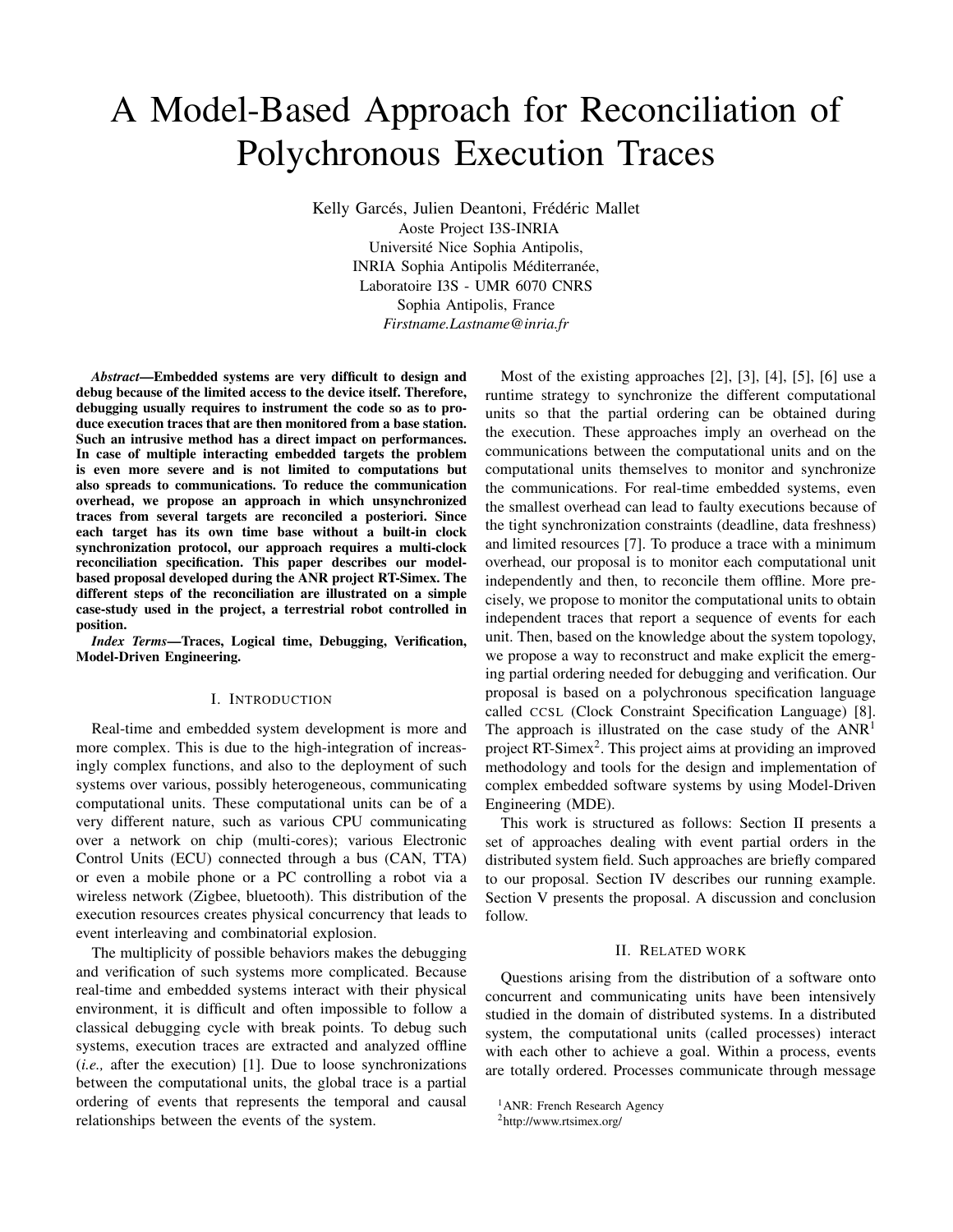passing over a network where the communication latency is, a priori, unpredictable. Message passing are loose synchronizations among the processes and imply causal relationships on inter-process events. The total order of events within each (sequential) process combined with the loose synchronizations from the messages provide a partial ordering on which it is possible to reason about the distributed computations.

To describe such a partial ordering, *logical clocks* have been used for many years. The first use of a logical clock in this context has been done by L. Lamport [4]. A logical clock is a sequence of instants representing the occurrences of an event. Some of the logical clock instants are pairwise connected by a so-called "happened-before" relationship. This relation represents a causality between two events. To obtain a partial ordering, [4] proposes an algorithm that piggybacks a "timestamp" on every message at runtime. This idea has been extended and improved in various ways [1], [2], [9]. These approaches basically differ in two aspects. Firstly, the data structure chosen to represent timestamps (e.g., a scalar, vector, or matrix), and secondly, the protocol to update such a data structure consistently [3]. In a system of scalar clocks, a timestamp is a non-negative integer value. It is not strongly consistent because the local and global logical clocks are squashed into one, as a result one loses causal dependency information among events at different processes. To capture the notion of causality more precisely, scalar time is extended to vector and matrix representations. The main drawback of these data structures is the communication cost, for example, maintaining matrix clocks in a system of *n* processes implies to augment every message with  $O(n^2)$  integer values [10].

In the domain of real-time embedded systems, the computational units are often heterogeneous. As a consequence, it is more difficult to provide a framework to synchronize clocks at runtime. Moreover, real-time embedded systems are often subject to constraints over their events (either temporal or causal constraints). The communication overhead needed to synchronize clocks at runtime can introduce a violation of the constraints. It is not possible to trace events without a minimum overhead. However, this overhead can be reduced by avoiding additional synchronizations between the various computational units. It results in a set of totally ordered sets of events; one totally ordered set by computational unit (assuming sequential processes). To observe a total ordering on a specific computational unit, various approaches exist. After a survey on the state of the art about execution traces, the RT-Simex project partners have chosen the Open Trace Format (OTF). OTF is an efficient format supported by a library that serves as a read/write layer [11]. An OTF trace sorts events by their time stamps. The supported event types include: function call events, point to point message events, and collective communication events.

Some other approaches, like LogScope [12] used in spacecraft telemetry, also promote *low-impact* verification by reducing the instrumentation of code to a minimum. However LogScope assumes that traces are totally ordered and proposes a temporal logic-inspired specification language for specifying and analyzing log properties. CCSL can also express some properties of temporal logics [13], however, the scope here is to reconcile unsynchronized traces, not to analyze one specific trace. Once reconciled, the resulting partial ordering needs to be flattened into a total order before it can be analyzed against temporal logic properties.

In contrast to the aforementioned approaches, that are mostly concerned by causality relations at runtime, we are interested in both causal and temporal relationships. We propose to monitor each computational unit independently to produce a set of OTF traces. Then, based on possible communications between the computational units, our approach is able to reconstruct the partial ordering *offline*. This reconciled trace is then used to perform analysis while still minimizing the overhead.

To reconcile the independent traces, we use the Clock Constraint Specification Language (CCSL) [8] that provides a concrete syntax to handle logical time. CCSL is briefly described in the following section.

#### III. CCSL IN A NUTSHELL

The Clock Constraint Specification Language (CCSL) was initially defined as a companion language for the Time Model of the UML Profile for Modeling and Analysis of Real-Time and Embedded systems (MARTE) [14]. The central concept on MARTE Time model is the notion of *clock*, which represents a (possibly infinite) totally ordered set of *instants* [15]. In this model, clocks extend the Unified Modeling Language (UML) [16] events and instants stand for the event occurrences. These clocks can be logical or physical, dense or discrete. In the remainder of this paper we only consider discrete clocks, whether logical or physical.

The MARTE time model also provides *Clock Constraints* that refer to at least two clocks and constrain the respective evolution of their instants.

CCSL has a formal semantics [8] that can be exploited to detect invalid specifications (*e.g.,* deadlocks) or compute a correct execution (by simulation), if any, in the TimeSquare tool [17]. Foundational CCSL constraints are defined in a kernel library. CCSL allows building new libraries and the definition of user-defined constraints by composing existing relations (from the kernel library or from other libraries) in order to build specific constraints adequate for a given domain.

CCSL is a means for specifying constraints on the evolution of clocks. A constraint can be either a *relation* or an *expression*. A CCSL expression defines a new clock based on existing ones. In this paper, we do not give all the details about the semantics of CCSL but a full description is available as a research report [8]. However, we informally describe the relations and expressions used in this document. An example of the user-defined CCSL relations is provided in Section IV-B.

We consider all the instants for a given system,  $I$ , and we build a time structure  $\langle \mathcal{I}, \prec, \equiv \rangle$  on it.  $\prec$  is an irreflexive and transitive partial relation called *precedence*.  $\equiv$  is a partial equivalence relation, *i.e.,* reflexive, transitive and symmetric, called *coincidence*. From these two relations, we build two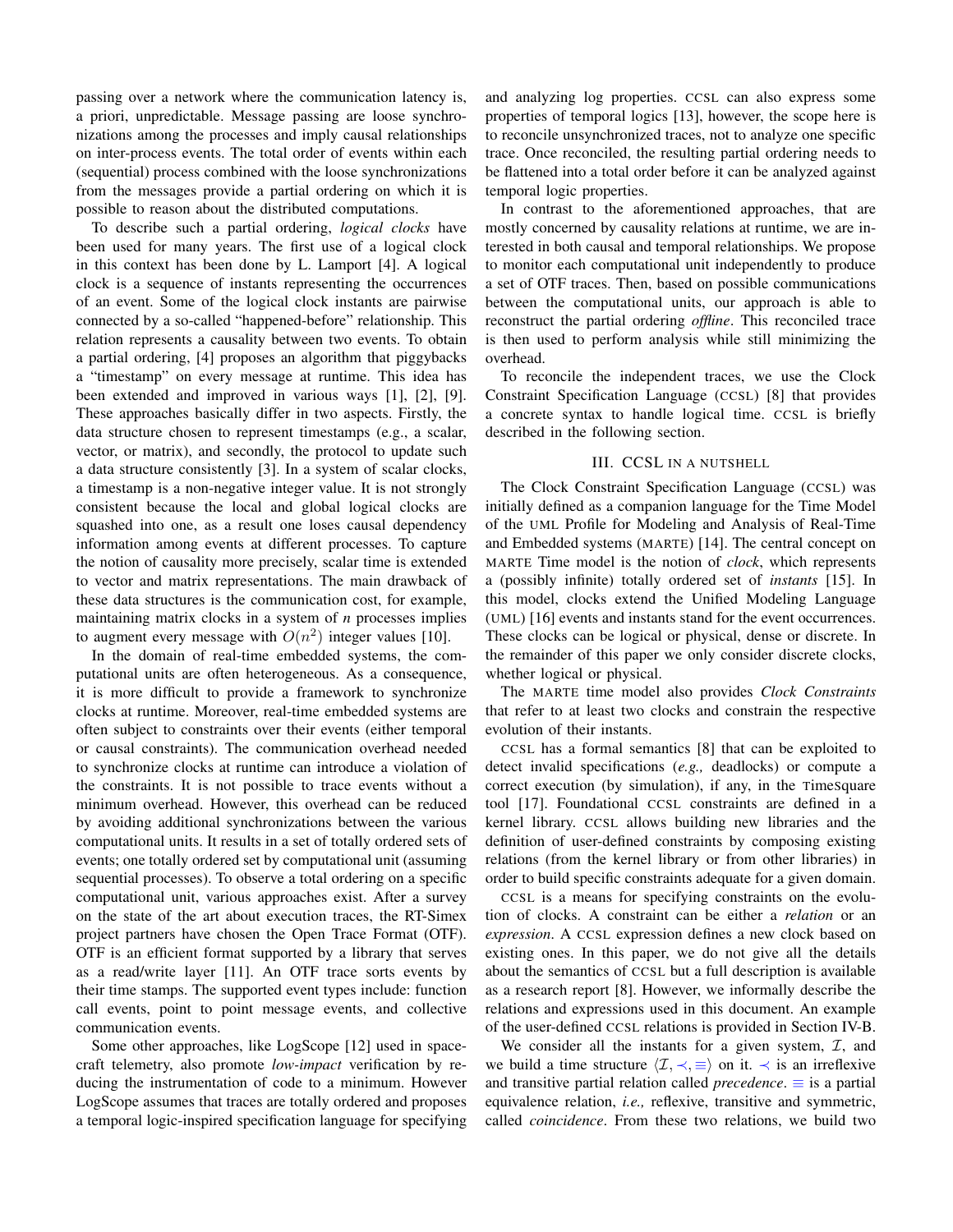more: *causality* (denoted  $\leq$ ) and *exclusion* (denoted  $(\#)$ . Let a and b be logical clocks, when a causes b, then either  $a \prec b$ or  $a \equiv b$ . When a and b are exclusive, then either  $a \prec b$  or  $b \prec a$ .

A clock  $c = \langle \mathcal{I}_c, \prec_c \rangle$  is such that  $\mathcal{I}_c \subset \mathcal{I}$  and  $\prec_c$  is a projection of  $\prec$  over  $\mathcal{I}_c$  and is a total order relation. If  $\mathcal{I}_c$  is discrete (*c* is called a discrete clock), we denote  $c[k]$  the  $k^{th}$ instant of c where  $k \in \mathbb{N} \setminus \{0\}.$ 

Clock relations are a practical way to create infinitely many instant relations at once. For instance, the clock relation *Precedes* (denoted  $\prec$ ) defines infinitely many instant relations of the kind precedence.  $a \mid \prec \mid b$  means that for all natural numbers  $k$ , the  $k^{th}$  instant of a occurs before the  $k^{th}$  instant of b:  $\forall k \in \mathbb{N} \setminus \{0\}, a[k] \prec b[k]$ . Another example is the *coincidence* relation (denoted  $\equiv$  ) imposes a strong synchronous dependency:  $a \equiv b$  means that the  $k^{th}$  instant of a must be coincident with the  $k^{th}$  instant of b:  $\forall k \in \mathbb{N} \setminus \{0\}, a[k] \equiv b[k].$ 

Expressions are directly defined on clocks. The clock expression *FilteredBy* (denoted H) builds a subclock, *i.e.,* a clock such that all its instants coincide with exactly one instant of the super clock. We use infinite binary words to select those instants of the super clock with which the subclock is coincident. For instance,  $a \blacktriangledown 00(01)^\omega$  builds a subclock b of a, such that  $\forall k \in \mathbb{N} \setminus \{0\}, b[k] \equiv a[2*k + 2]$ . In this simple example, there is only one 1 in the periodic part of the filter  $(i.e., (01))$ , therefore we have a periodic pattern: b is periodic on a with a period of 2 and an offset of 3. When the periodic part only contains 1, then it becomes equivalent to the operator *delayedFor* (denoted  $\hat{\mathcal{S}}_a$ ).  $a \hat{\mathcal{S}}_a$  2 is equivalent to  $a \blacktriangledown 00(1)^\omega$ .

A CCSL specification is the conjunction of constraints. This language is central to our approach and is used in the next section, which describes the running example of the paper.

#### IV. RUNNING EXAMPLE

We illustrate the need for trace reconciliation by using the case study of the RT-Simex project: a terrestrial robot controlled in position.

The Robot is a Lego Mindstorms  $NXT$  platform [18].  $NXT$  is an integrated embedded system provided by Lego to build robots. By adding from one to four sensors (*e.g.,* touch, light and ultrasonic sensors) and from one to three actuators (servo motors), it is then possible to interact with the physical environment. By using a USB connection, it is also possible to make the bricks communicate with other bricks or other computational units. Then, building a robot controller is done by programming the NXT ARM7 microcontroller.

In the context of this work,  $NXT$  allows us to program easily a resource-constrained computational unit. Moreover, due to its USB communication, it is possible to connect it to another computational unit.

The considered robot is a mono-axis robot moving on an A3-size sheet of paper (see Fig. 1). On the sheet, a shaded lane from black (location 0) to white (location 100) is drawn. The robot owns two light sensors; the first one monitors the ground to assess the robot current location on the paper sheet and the second one always monitors the white on the border lane to provide a reference independently of the room luminosity changes. The robot moves on the shaded lane mono-axis by using a servo motor. The control application is in charge of moving the robot to a desired location as quick as possible. The robot is connected via a USB cable to a Java Perc virtual machine<sup>3</sup>.



Fig. 1. The robotic demo example

#### *A. A* UML*-*MARTE *model for the Robot*

RT-Simex uses UML to represent the different views of a system. For that specific example, we use two composite structure diagrams, one for describing the application and another for describing the execution platform. The UML model is annotated with MARTE profile stereotypes. We mainly use three chapters of MARTE specification [14]. The Hardware Resource Modeling (HRM) part to describe the resources (devices, communication media, processing units, memories) and their properties; The Time chapter to identify the clocks and apply the constraints to build the reconciliation specification; Finally, the Allocation part is used to allocate the parts of the application onto the execution platform.

Figure 2 shows a simplified version of the UML/MARTE model. The bottom part describes the execution platform made of the Robot and the external computer that controls the Robot. The two components are physically distant and communicate through a USB connection, a CommunicationMedia. Both parts are identified as being HwResources.

On the application part, the two light sensors send directly their raw information to the external computer. The computer uses that information to decide on the adequate movements to reach the goal position. These commands are sent back to the Robot, which interprets these commands through the part called TheMotorConnector and acts on the servomotor. The four parts on the left side are physically performed by the Robot itself. We use MARTE allocation to denote this spatial distribution (dashed line). The other parts are actually performed on the external computer. Note also that some connectors are allocated to the system communication media to denote the cost of such a communication when appropriate.

The reconciliation specification should impose constraints on when specific parts must be executed relative to each other.

<sup>3</sup>http://www.aonix.com/Perc.html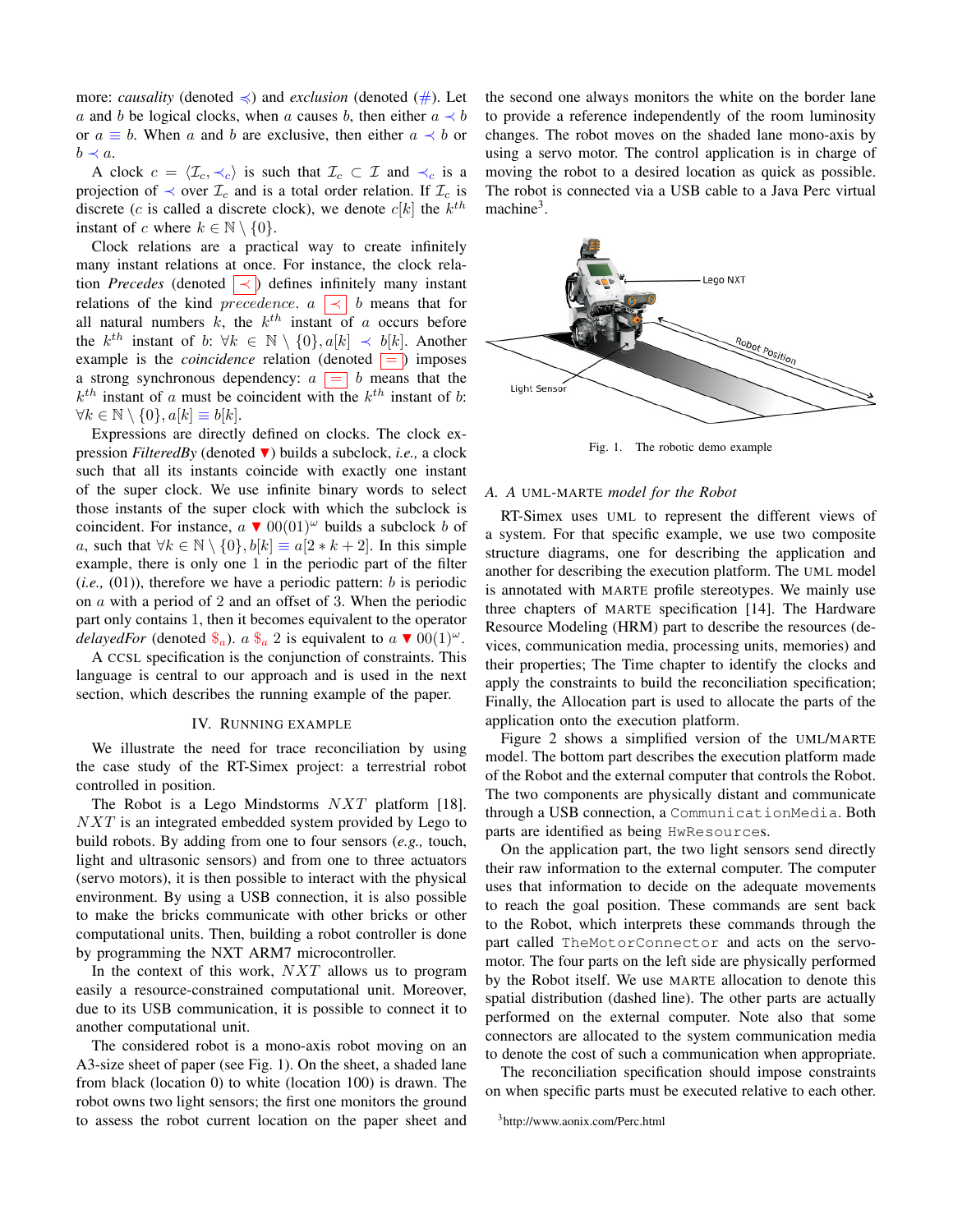

Fig. 2. This composite diagram shows how the application parts are allocated to the Robot and PC

For instance, it should specify when the sensors (located on the Robot) operate relative to the controlling operation (located on the computer). Such a specification can be built in CCSL as long as the events involved are identified as Clocks. By tagging the part TheLightSensor1 with the stereotype «clock», the part becomes a clock and therefore the sensor operates when the clock ticks.

#### *B. Time constraints with* CCSL

CCSL is used to specify time constraints on the model elements. We give below some time constraints relevant for this example.

$$
The Light Sensor 1 = sendLight Sensor Data 1 \tag{1a}
$$

$$
receiveMoveCommand \leq sendMoveCommand \tag{1b}
$$

$$
sendLightSensor Data1 + sendLightSensor Data2 \boxed{\prec}
$$
  
 
$$
receive LightSensor Data
$$
 (1c)

Equation 1a specifies that every time TheLightSensor1 operates, the value is sent through the port sendLightSensorData1 and this is done instantaneously. The duration of the sensing action is neglected.

Equation 1b is the classical causality relation induced by a communication. The reception (receiveMoveCommand) always occur if an emission (sendMoveCommand) has occurred. It also states that there is no loss in the communication channel.

Equation 1c is a bit more complex since it uses the union operator  $(+)$ . It states that every time one of the two sensors operates then, with possibly some delays, a data is received on port receiveLightSensorData. Note that, the two sensors cannot operate simultaneously, since they are located on the same unit (totally ordered).

#### V. PROPOSAL

Figure 3 gives an overview of our approach. The execution of software over heterogeneous computational units is monitored by instrumenting the code. As a result, we obtain one *OTF execution trace* for each computational unit. Every trace defines a totally ordered set of event occurrences; the computational units are assumed to be sequential (with their own clock domain). Because the clock domains of the two computational units are likely to be unsynchronized, or based on different forms of time references (like in [19] for instance), it is *a priori* not possible to use the timestamps reported by the traces to sort the communication events. That is why there is a need for the execution trace reconciliation. Our approach goes in that direction. Each interaction between two units is considered as a causality relation and as such is used to order the events involved in this interaction; A send event precedes a receive event. Since some events are specific to one unit and not to an interaction, then the ordering is only partial. The reconciliation results in a partial order which is captured by our *event occurrence relation model* (see Section V-C and Section V-D). The reconciliation process is driven by a *reconciliation specification* extracted from UML-MARTE models annotated with CCSL time constraints (see Section V-A). Because our approach is mainly model-based it is necessary to bring the OTF traces into the model technical space. Therefore, the OTF traces are transformed into *trace models* (see Section V-B).

The next subsections describe the approach in details. This paper studies a simplified scenario with only two traces. Nevertheless, our approach remains applicable to any number of traces. In this case, the approach is executed in an incremental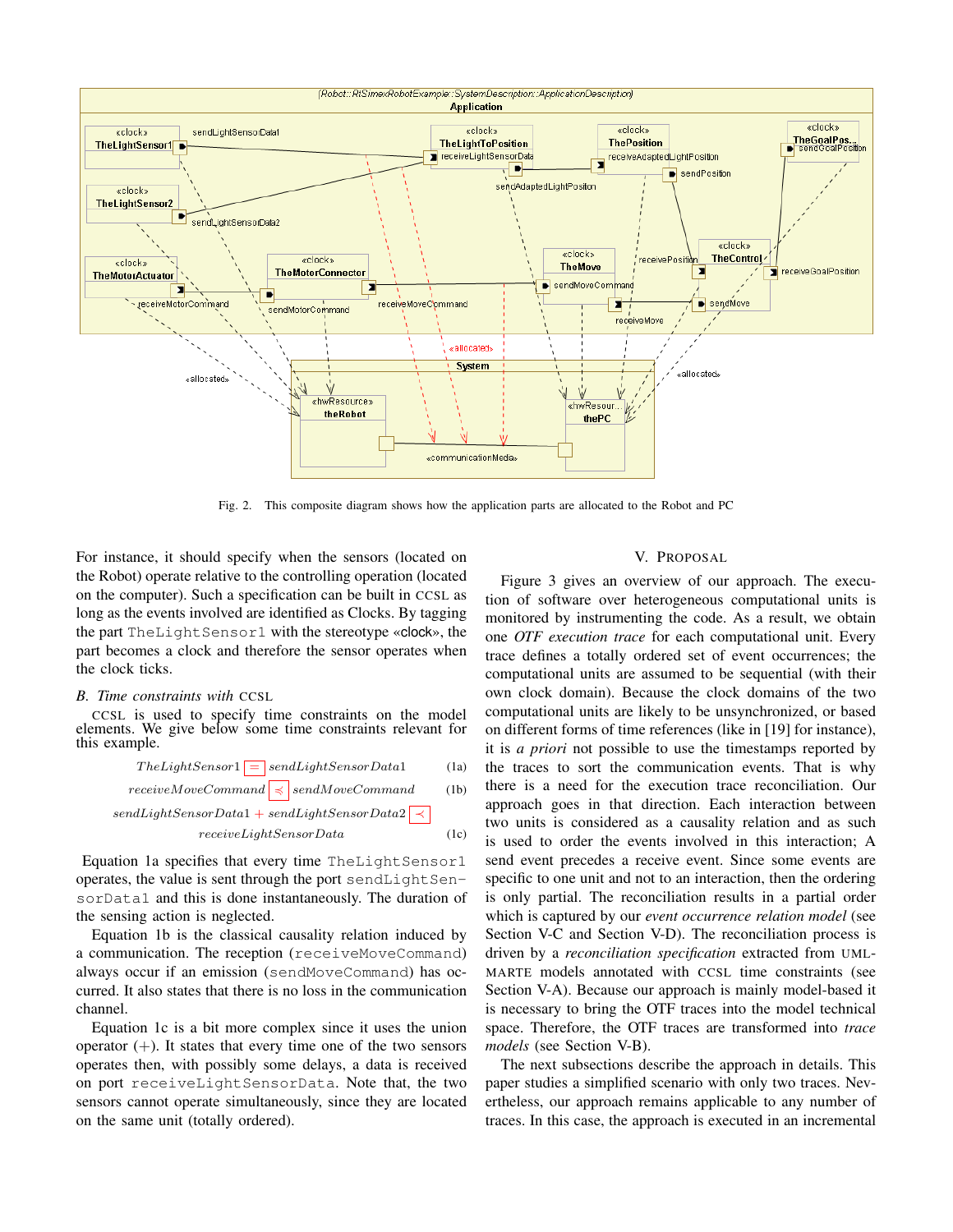

Fig. 3. Reconciliation of execution traces

fashion. For each iteration, the approach selects a pair of traces and its respective reconciliation specification, and uses the result of the reconciliation in the next iteration. At the end, we obtain a unique event occurrence relation model that contains the time and causal relationships for all the pairs of traces.

#### *A. Reconciliation specification*

A reconciliation specification is a CCSL specification extracted from a UML-MARTE model which has been annotated with time constraints. To extract only the temporal/causal relations of interest for the reconciliation, one must consider the set of constraints expressed on the connectors between ports whose instances are deployed on different computational units. These connectors express occurrences of a (real-time) communication event. For instance, in the running example Eq. (1c) and Eq. (1b) should be selected because they represent communications, which may be delayed, between the Perc JVM and the Robot brick. Even if the automatic extraction is not part of this paper, we believe that it can be automated for cases where the deployment is trivial (like in the running example). However, for more complex cases, user assistance may be necessary. In the remainder of the paper, we consider that the CCSL reconciliation specification is given.

#### *B. Trace models*

For each computational unit, there is a trace model which conforms to the metamodel depicted in Figure 4. The principal concepts are as follows. A Trace is a sequence of LogicalSteps. Each step contains several (simultaneous) EventOccurrences. A Reference associates an event occurrence with a clock or clock expression/relation established in the UML model. When all logical steps refer to a unique PhysicalBase of time (*e.g.,*, milliseconds), the trace is totally ordered.

In our approach, most of the event occurrences of a trace model come from an OTF execution trace, details about the translation process are out of the scope of this paper. However, some event occurrences are added afterwards to reflect the semantics of expression operators. For instance, to build the



Fig. 4. Simplified trace metamodel

union described in Eq. (1c), we need to extract from the trace, the specific occurrences of clocks sendLightSensor-Data1 and sendLightSensorData2. To do that, we use *FilteredBy* expressions as illustrated in Figure 5. Trace1 is the trace model obtained from a robot execution. The different shapes correspond to occurrences of robot events, in particular, the triangles represent occurrences of sendLightSensor-Data1 and sendLightSensorData2. The first *FilteredBy* expression selects instants of Trace1 that represent the event sendLightSensorData1, that is, the second and nineth occurrences. As indicated by the red arrows, the resulting instants coincide with the occurrences of Trace1.



Fig. 5. Extracting event occurrences from a trace model

#### *C. Event occurrence relation model*

This model defines temporal and causal relationships between occurrences of trace models. The relationships indicate that, for some event occurrences in a specific trace model, there exist other occurrences (in another trace model), that precede (*happen before*) or coincide with (*are simultaneous*) the former occurrences. Unlike a reconciliation specification,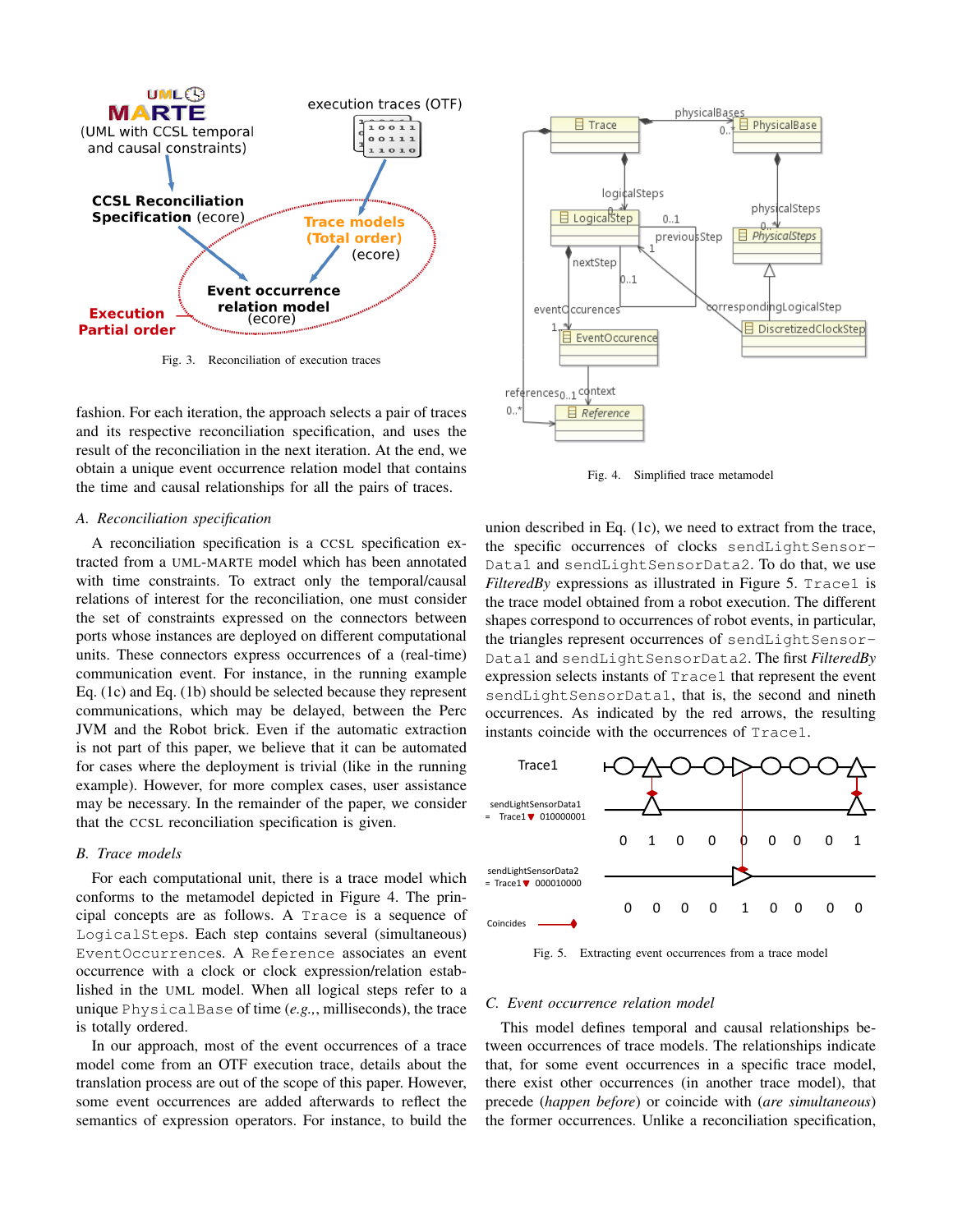

Fig. 6. The occurrence relation metamodel

that defines relationships between events (*i.e.,* clocks), an occurrence relation model defines relationships between event occurrences (*i.e.,* instants). An occurrence relation model along with a set of trace models represents a partial order. Occurrence relation models conform to a metamodel whose main concepts are displayed in Figure 6. The next paragraph explains the meaning of such concepts.

The root of the metamodel presented in Figure 6 is the entity *OccurrenceRelationModel*. It contains a set of *CCSLConstraintRef*. This kind of elements references the clock constraints of a CCSL specification. It is just a way of sorting the *OccurrenceRelations* with respect to the clock constraints that enforce them. An *OccurrenceRelation* is an abstract concept that represents the possible relationships between occurrences. It is materialized by two kinds of relations, the *Precedence* occurrence relation, which loosely synchronizes two event occurrences and the *Coincidence* event occurrence relation, which forces two event occurrences to be simultaneous. Note that when a *Precedence* is said to be non strict (*isStrict* boolean to false), it covers the union of the *Precedence* and *Coincidence*.

#### *D. Reconciliation algorithm*

This algorithm builds an occurrence relation model from a set of 3-tuples in an incremental way. For each 3-tuple  $\langle Trace1, Trace2, ReconSpec \rangle$ , the algorithm calls the BPO method (listed in Alg. 1) that stands for "Build Partial Order". The parameter  $occRelModel$  of the  $BPO$  invocation is cumulative, *i.e.,* every iteration may add new occurrence relations. The  $BPO$  method (listed in Alg. 1) proceeds as follows: it treats each constraint of a reconciliation specification sequentially. For each constraint, the first step is to test if it contains a clock expression or not (line 3). If not, the clocks referenced in the constraint must be in the traces and the reconciliation can be done (line 4). If the constraint contains a clock expression, it is necessary to run TimeSquare to apply the semantics of this expression to the traces. Rather than running a simulation for each expression, we form three different sets E, CE, and CST which (respectively) collect the expressions of all the constraints, the clocks referenced by the expressions (*i.e.,* a set of FilteredBy expressions like the ones introduced in Section V-B), and the constraints themselves (lines 6-10). Once all the constraints without expressions have been treated and the three previous sets have been constructed, TimeSquare is called using as parameter a CCSL specification that contains the union of the FilteredBys (CE) and the expressions (E). CCSL simulates the specification and gives as a result a new trace and an occurrence relation model (line 13). This model referred to ExprOccRelModel contains occurrence relations deduced from the expressions. Next the algorithm establishes coincidence relationships between the occurrences of the clock expression (contained in ExprOccRelModel) and the occurrences of other clocks in the original traces (line 14). At this step, all the occurrences resulting from clock expressions are available, therefore it is possible to create the occurrence relations (line 15). The type of the relations depends on the constraint semantic (see Section III). For instance, for a precedence constraint between  $a$  and  $b$ ,  $\forall k \in \mathbb{N}^+ \setminus \{0\}$ , the method creates precedence occurrence relations between  $a[k]$  and  $b[k]$ .

|     | Algorithm 1 The BPO method                                                |
|-----|---------------------------------------------------------------------------|
|     | 1: BPO(Trace1, Trace2, ReconSpec,                                         |
|     | occRelModel)                                                              |
|     | 2: for all constraint $\in$ ReconSpec do                                  |
| 3:  | <b>if</b> $\exists$ <i>expression</i> $\in$ <i>constraint</i> <b>then</b> |
| 4:  | $occRelModel \leftarrow CreateOccrelations(Trace1,$                       |
|     | Trace2, constraint, occRelModel)                                          |
| 5:  | else                                                                      |
| 6:  | $\textbf{CST} \leftarrow \textbf{CST}.append(constraint)$                 |
| 7:  | for all <i>expression</i> $\in$ <i>constraint</i> do                      |
| 8:  | $CE \leftarrow CE.append(GetClockFilteredBy(Trace1,$                      |
|     | Trace2, expression)                                                       |
| 9:  | $\mathbf{E} \leftarrow \mathbf{E}.append(expression)$                     |
| 10: | end for                                                                   |
| 11: | end if                                                                    |
|     | $12:$ end for                                                             |
|     | 13: $\langle ExprTrace, ExpOccRelModel \rangle \leftarrow$                |
|     | $GetNewTrace((CE \cup E))$                                                |
|     | 14: $occRelModel \leftarrow AddCoincidences(Trace1, Trace2$               |
|     | $ReconSpec, occRelModel, ExpOccRelModel)$                                 |
|     |                                                                           |

15: for all  $constraint \in \text{CST do}$ 

```
16: occRelModel \leftarrow CreateOccrelations(Trace1, Trace2,
```
constraint, occRelModel)

#### 17: end for

Let us now show the algorithm in action. To do so, we take a reconciliation specification with one constraint (the one stated in Eq. (1c)) and the trace models obtained from the execution of robot and Perc JVM. The key points of the process are graphically illustrated in Figure 7. As indicated by the legend, the different shapes represent occurrences of clocks (*i.e.,* events) and the arrows temporal relationships between them. Below we describe how the algorithm derives such relationships.

Because the constraint contains the union expression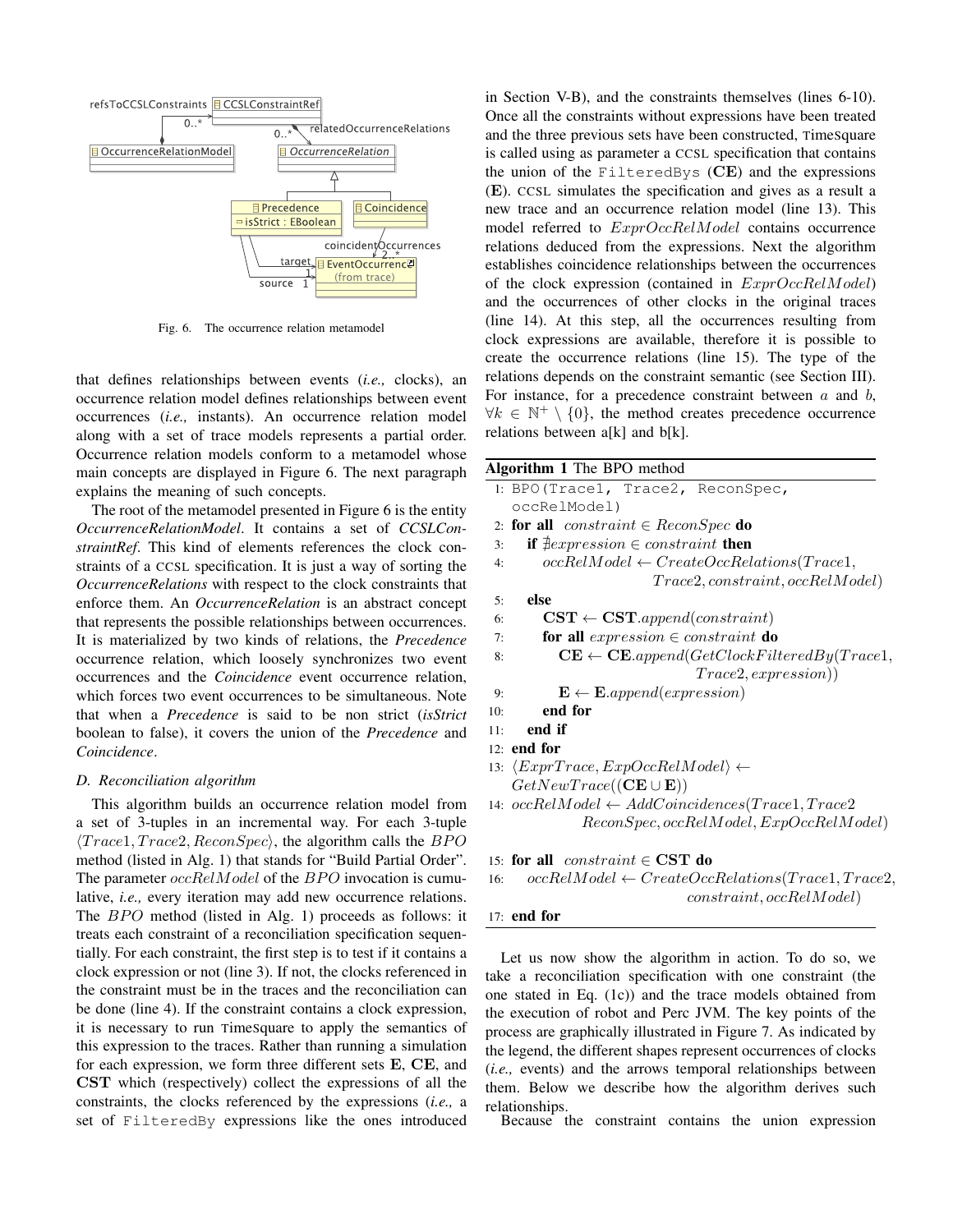

Fig. 7. Overview of the reconciliation algorithm applied to the running example

 $sendLightSensorData1 + sendLightSensorData2$ , the algorithm has to build a CCSL specification which is composed of the equations 2a, 2b, and 2c. The two first equations are FilteredBys (representing the clocks sendLightSensorData1 and sendLightSensorData2 separately) and the third one is the union expression itself. The algorithm runs TimeSquare using as a parameter such a CCSL specification, it gives as a result a new trace model and an occurrence relation model. The new trace model contains the occurrences of the union expression which have to be copied into  $Trace1$ . The occurrence model relation, in turn, indicates that *Coincides* relations have to be established between the occurrences of the union expression and the occurrences of sendLightSensorData1 and sendLightSensorData2 reported in  $Trace1$  (as shown by the red arrows). Finally, *Precedes* relations that satisfy the constraint are created, the result is depicted by the dotted black arrows. Both *Coincides* and *Precedes* relations are captured in the occurrence relation model.

$$
sendLightSensorData1 \boxed{=} Trace1 \blacktriangledown 010000001; \tag{2a}
$$

$$
sendLightSensorData2 \boxed{=} Trace1 \blacktriangledown 000010000;
$$
 (2b)

 $union = sendLightSensorData1 + sendLightSensorData2 (2c)$ 

#### *E. Proof of concept*

We have developed a prototype on top of Java, TimeSquare<sup>4</sup>, and  $ATL<sup>5</sup>$ . A Java program translates OTF traces [11] into models conforming to the trace metamodel. When a reconciliation specification contains clock expression constraints,

<sup>5</sup>http://www.eclipse.org/atl/

TimeSquare is called to simulate its corresponding new specification. Remember that the new specification consists of *FilteredBy* expressions plus the initial constraints. The reconciliation algorithm is a Java program that, for each 3 tuple  $\langle Trace1, Trace2, ReconSpec \rangle$ , calls the BPO method implemented as an ATL transformation. The prototype has been applied to the running example, it takes as an input a pair of OTF traces of 54KB and a reconciliation specification containing a simple precedence relationship. As an output, we have obtained trace models of 74KB and an event occurrence relation model of 22KB. Looking at these results shows that trace models are almost 40% more verbose than the initial OTF traces. However, this translation is needed for being in the same technical space that UML-MARTE models which are (as well as the code) the artifacts subject to debugging and verification. An advantage is the availability of tools to navigate, transform, and visualize such models.

#### VI. APPROACH APPLICABILITY AND LIMITATIONS

Our approach proposes a way to construct, offline, the partial order that represents the execution of a distributed real-time system. In this section we discuss the approach limitations and the benefits provided by our partial order which is model-based.

*a) Limitations:* We have seen that sometimes, it is necessary to reconstruct some events (clocks) that are referenced by the reconciliation specification but that do not exist in the traces (lines 6-10 of Alg. 1 are devoted to this). In our example, it is the case for the union clock (sendLightSensor-Data1 + sendLightSensorData2). This union consists of adding some *Coincides* occurrence relations between the two clocks referenced by the expression and the union clock itself. These relations indicate a partial order iff the two clocks referenced by the expression are totally ordered (otherwise an arbitrary order is chosen by TimeSquare). However, the two clocks might be unsynchronized if they are allocated to different computational units. As a consequence, it is impossible to make a meaningful reconciliation. In this case, one needs to enrich the scenario with information at model or code level before the reconciliation. At model level, it is necessary to define a static constraint to ensure that each communication is on a dedicated port (*i.e.,*receiveLightSensorData1 and receiveLightSensorData2). By doing so, there is no need for a union expression in the reconciliation. Other solution is to emulate the previous situation in the instrumented code where a different event is monitored depending on the sender of a message to the port receiveLightSensor-Data.

*b) Approach applicability:* The resulting partial order is adequate for classical analysis already conducted in previous works [2], [3], [4], [5], [6]. In addition, because our approach is fully integrated in an MDE workflow, many benefits, described in the following paragraphs, are provided.

Because the events identified in the execution traces are specified in the UML/MARTE model, the partial order is actually linked to the model elements and can be used to

<sup>&</sup>lt;sup>4</sup>http://www.inria.fr/sophia/aoste/dev/time\_square